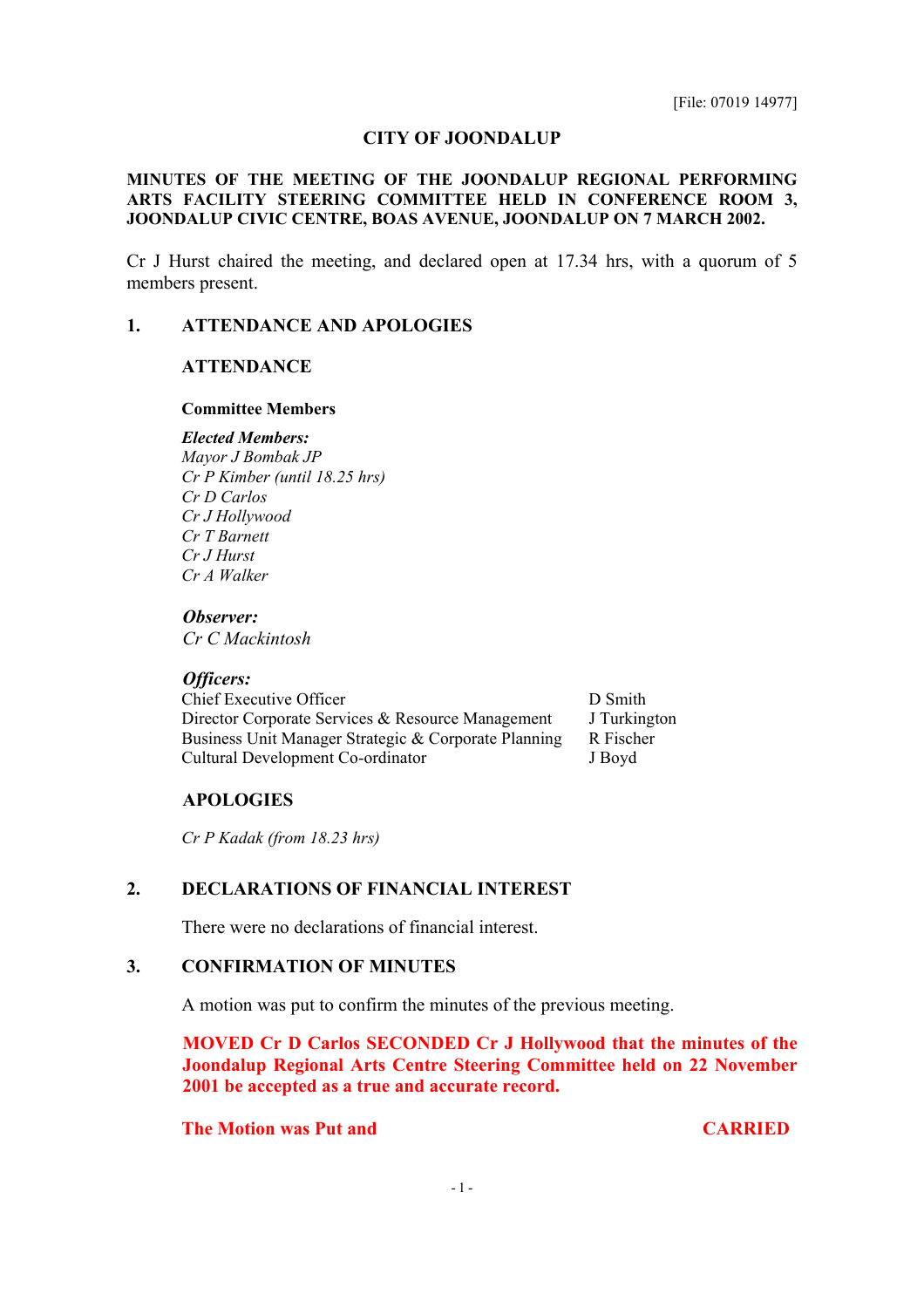## **4. BUSINESS OUTSTANDING FROM PREVIOUS MEETINGS**

- 4.1 Update the Committee regarding action items from the 22 November 2001 meeting.
	- Update on meeting with the Department of Culture and the Arts Report to the North Metropolitan Zone (Attachment A to agenda).

Ray Fischer provided a verbal update the meeting that took place with Ellis Griffiths, Director of Planning & Policy, Glen Robinson, Acting Manager for Capital Work and Planning and Graham Walne the consultant assisting the City. At the meeting it was confirmed that:

- It was important to plan so that funding would be available in this term of government.
- It was unlikely that funding would come from State and Federal Governments (as did the Mandurah centre funding).

The main issue from the meeting was a proposal that a series of workshops be held with potential partners to quantify the contributions the partners could make and what their requirements would be, in terms of form and also management.

It was suggested at the meeting that Mr Bart Boelen of the Department of Housing and Works, may be able to assist.

The Chief Executive Officer D Smith and R Fischer attended the meeting with Mr Bart Boelen and provided an updated to the Committee that Mr Boelen would like to assist the Council. A proposal has not been received at this point in time.

Further discussion took place regarding funding.

R Fischer further commented on identifying potential partners in the project and referred to the draft brief Attachment C to the agenda.

R Fischer gave a verbal update on the meetings held with the Lotteries Commission and the Education Department to the Committee. The Chief Executive Officer further advised that the Education Department wished to develop schools for special purposes such as performing arts and may consider the facility in the learning precinct as a special education centre and therefore funding options may be available.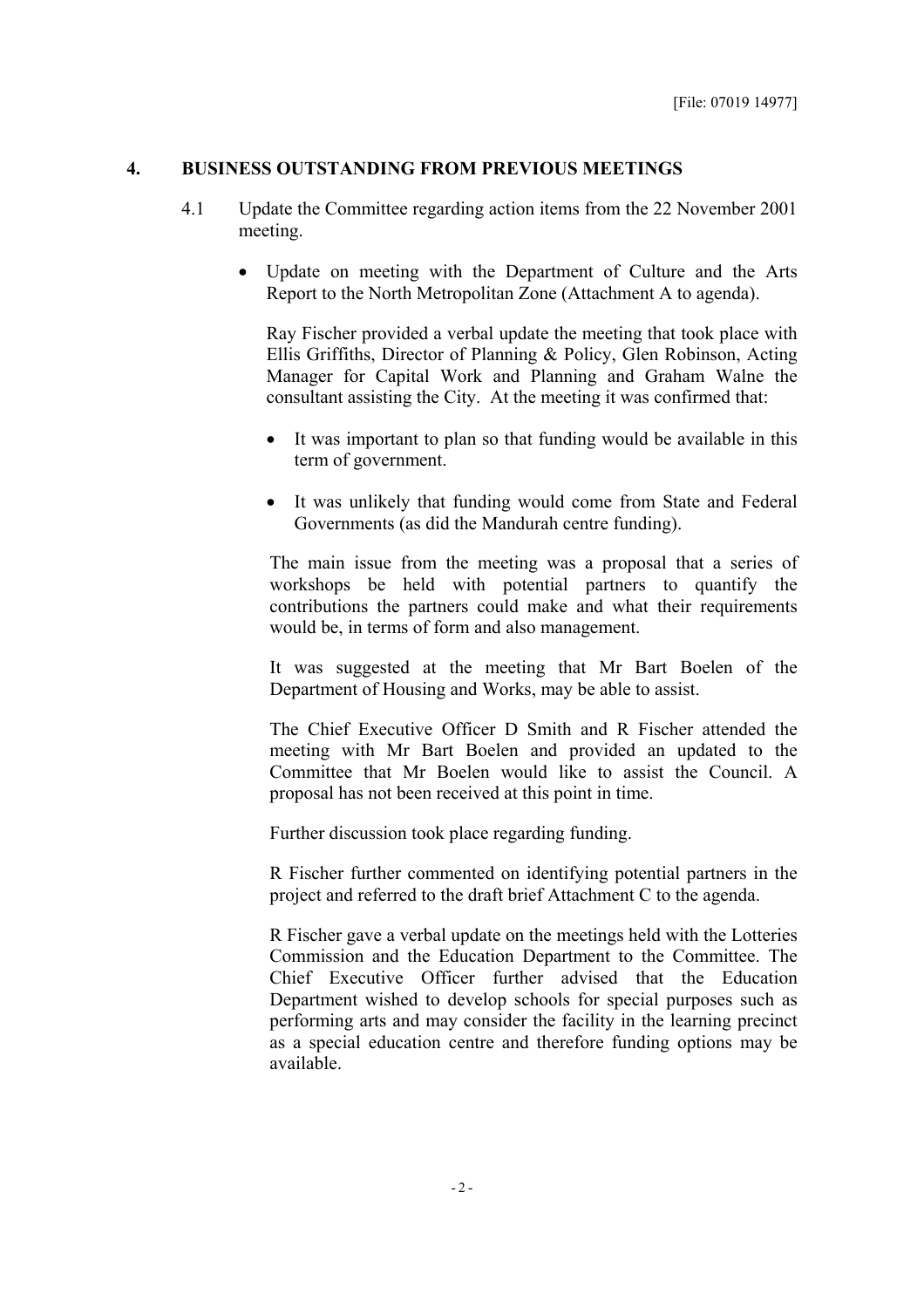R Fischer advised that the Education Department generally supported the project and may provide a letter of support following consultation with the schools in the district.

## **5. ITEMS OF BUSINESS**

## **5.1 Update on funding Strategy & Workshop**

Ray Fischer updated the Committee on the meeting held with Local Government officers from the Cities of Swan, Wanneroo and Stirling on 1 March 2002. A presentation had been provided to the officers and following the presentation meeting, a letter had been forwarded to the Local Governments asking for endorsement in principle in support of the regional performing arts facility to be located in Joondalup. The next stage was to enter into negotiations with the Local Governments to become involved.

Cr A Walker raised the question of public transport for out-lying areas and suggested that consideration should be given in planning infrastructure and transport routes.

# **Update on the Alliance Development Board - Chief Executive Officer**

The Chief Executive Officer, D Smith provided the Committee with an update on the Alliance Development Board meeting held on Wednesday 6 March 2002 (comprising Police Academy, West Coast College, TAFE, ECU and City of Joondalup). An item was discussed on the location of the performing arts facilities, the better utilisation of resources/resource sharing.

# **Operating Costs of the Mandurah Performing Arts Centre**

J Boyd advised that he had been able to obtain a copy of the annual budget for the Mandurah Performing Arts Centre that could assist in the planning and would report to the Committee at the next meeting.

The Chief Executive Officer advised that the State government had recently offered to facilitate a meeting at Mandurah if the Committee wishes to inspect the facilities and this could be arranged through the Department of Public Works and Housing.

Cr Carlos indicated that he would be in agreement to the meeting.

# **Funding Strategy**

Cr C Mackintosh raised a question of whether public funding would be pursued as was the funding for the Bunbury facility.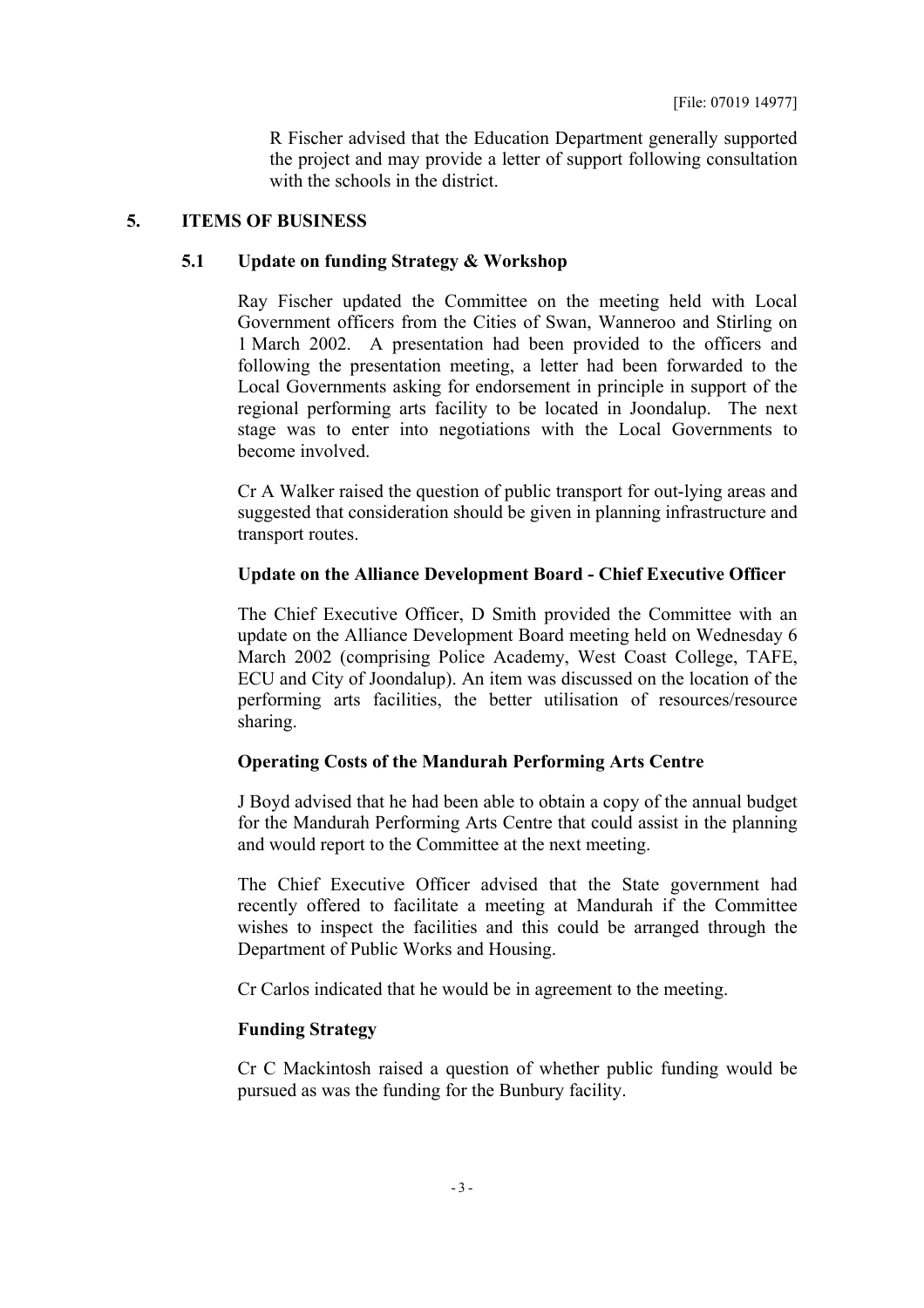R Fischer advised that a recommendation within the consultant's report is that a "*friends of the theatre*" group be formed that would have a funding strategy for members of the public to contribute to the theatre.

Discussion followed on public subscriptions.

R Fischer referred to Attachment C of the agenda and the proposed engagement of a consultant to assist in determining partners' requirements and contributions.

Discussion ensued on funding strategies and seating requirements and it was agreed that the focus should be on Stage 1 of the project.

Following further discussion, the Chief Executive Officer proposed that the seating requirements of the facility be re-assessed.

*Action: R Fischer to approach APP regarding a re-assessment of the seating requirements of the Performing Arts Facility, having regard to the establishment of the 1,500 seat facility at the Burswood Resort.*

## **Meeting Dates**

The meeting dates as follows were discussed.

| <b>MEETING</b>        | DATE                        |
|-----------------------|-----------------------------|
| Second Meeting        | 6 June 2002 at 5.30 pm      |
| Third Meeting         | 5 September 2002 at 5.30 pm |
| <b>Fourth Meeting</b> | 5 December 2002 at 5.30 pm  |

**MOVED Cr T Barnett SECONDED Cr A Walker that the dates of the Joondalup Regional Arts Centre Steering Committee be noted.**

## **The Motion was Put and CARRIED CARRIED**

## **6. GENERAL BUSINESS**

Discussion ensued on the convention centre.

It was queried whether the reserve amount accrued interest.

J Turkington advised that the reserve had earned \$33,000 interest to-date. In June the account would hold \$2.05 million.

## **7. DATE OF NEXT MEETING**